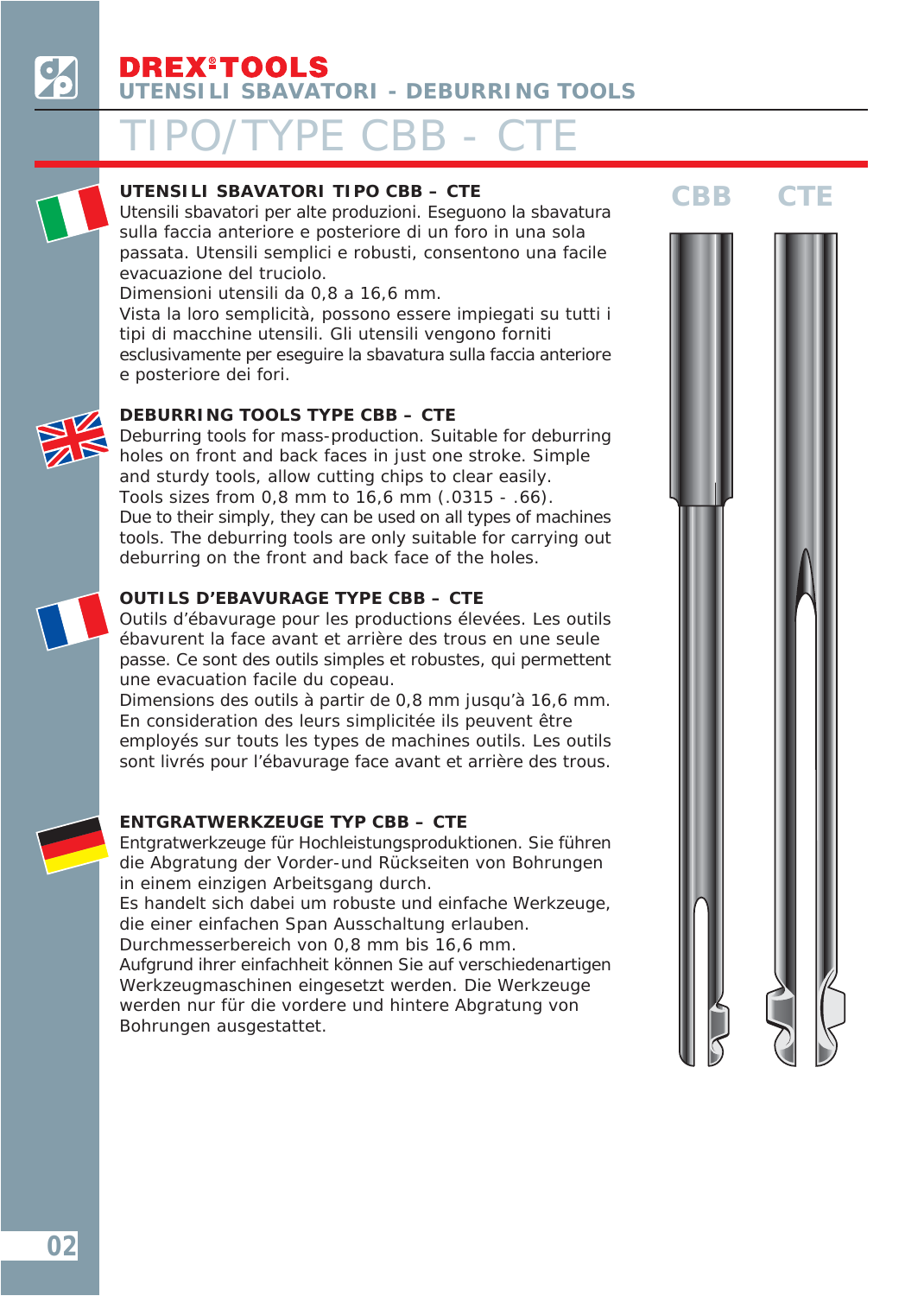### EX®TOOLS **UTENSILI SBAVATORI - DEBURRING TOOLS**

## TIPO/TYPE CBB - CTE





### **COME LAVORA L'UTENSILE**

- Fig.1 Avanzamento in entrata, sbavatura della faccia anteriore del foro.
- Fig.2 Avanzamento passante, attraversamento del foro.
- Fig.3 Avanzamento in uscita, sbavatura della faccia posteriore del foro.
- Fig.4 Operazione terminata.



### *HOW THE TOOL WORKS*

- *Pict.1 - Feed-in, deburring front face of hole.*
- *Pict.2 - Feed-thru, crossing hole.*
- *Pict.3 - Feed-out, deburring back face of hole.*
- *Pict.4 - Finished-up.*

### **COMMENT L'OUTIL TRAVAILLE**

- Fig.1 Avance en entrée, ébavurage face avant du trou.
- Fig.2 Avance passant, passage dans le trou.
- Fig.3 Avance en sortie, ébavurage face arrière du trou.
- Fig.4 Opération terminée.

### *ARBEITSWEISE DES WERKZEUGES*

- *Abb.1 - Eintrittvorschub, Abgratung der Vorderseiten von Bohrungen.*
- *Abb.2 - Durchgehendvorschub, Kreuzung von Bohrungen.*
- *Abb.3 - Ausgangvorschub, Abgratung der Rückseiten.*
- *Abb.4 - Endevorgang.*

### **VELOCITÀ E AVANZAMENTI** *SPEEDS AND FEEDS* **VITESSES ET AVANCES** *GESCHWINDIGKEITS-UND VORSCHUBWERTE*

|                            | Diametro del foro<br>Hole's diameter<br>Diamètre de trou<br><b>Durchmesser</b> | Giri/min.<br>Rev./min.<br>Tours/min.<br>$U/min$ . | Avanzamento mm/giro<br>Feed mm/rev.<br>Avance mm/giro<br>Vorschub mm/U |
|----------------------------|--------------------------------------------------------------------------------|---------------------------------------------------|------------------------------------------------------------------------|
| mm                         | in.                                                                            |                                                   |                                                                        |
| $0,8 - 5,0$                | $.003 - .196$                                                                  | 1750                                              | $0,02 - 0,10$                                                          |
| $6,0 - 9,0$                | $.236 - .354$                                                                  | $800 - 1000$                                      | $0,02 - 0,15$                                                          |
| oltre/over/outre/über 10,0 | oltre/over/outre/über.393                                                      | $600 - 650$                                       | $0,05 - 0,20$                                                          |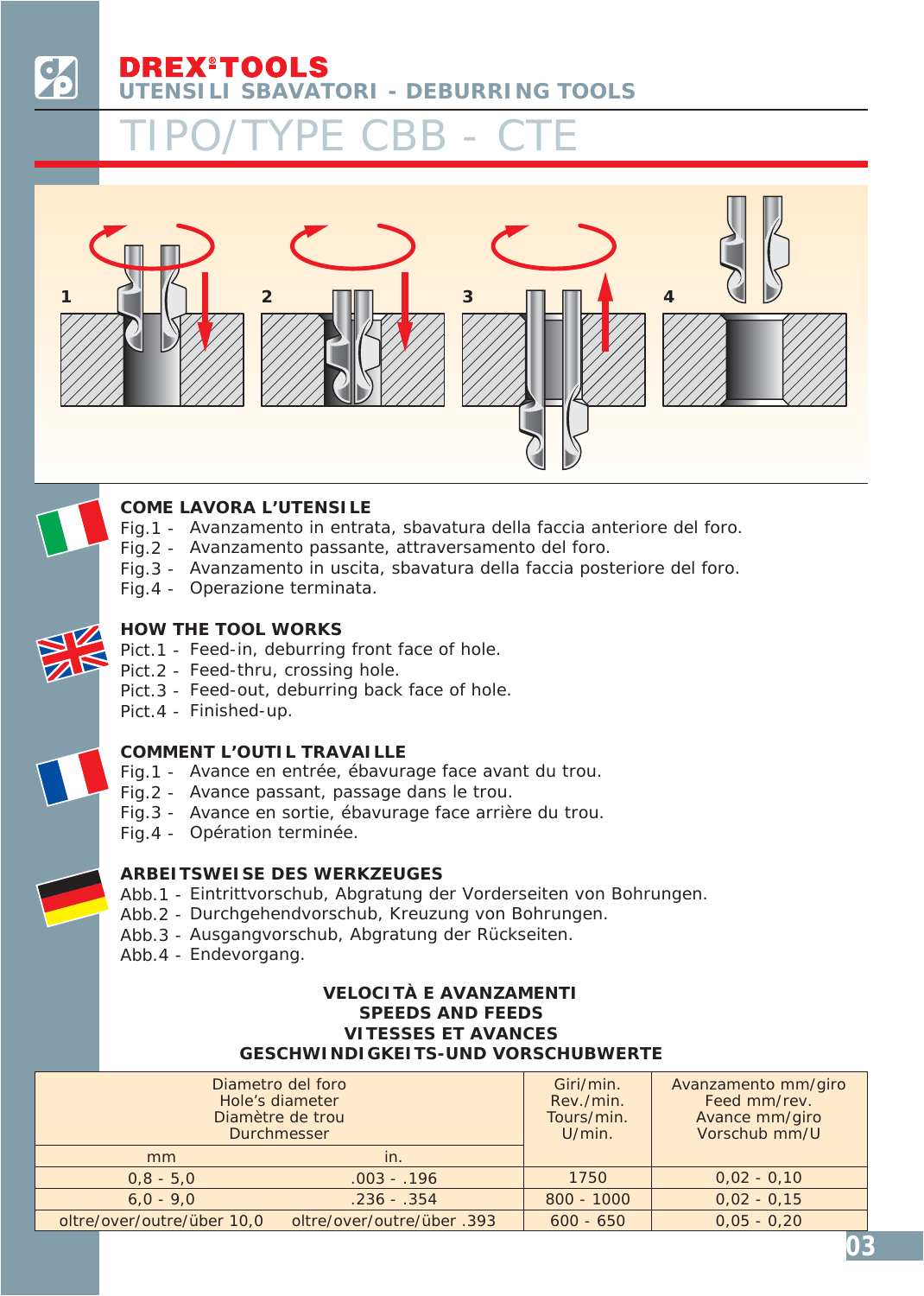

#### **EX®TOOLS** D **UTENSILI SBAVATORI - DEBURRING TOOLS**

### TIPO/TYPE CBB



**Tolleranza sul diametro del mandrino** : + 0 / - 0,1 mm *Tolerance of arbor's diameter* **Tolérance sur le diamètre de broche** : + 0 / - 0,1 mm *Toleranz um Spindeldurchmesser : + 0 / - 0,1 mm (in. + 0 / - .0039) : + 0 / - 0,1 mm*

| Codice utensile<br>Tool's part number | a<br>mm | a.<br>in. | $\mathbf b$<br>mm | $\mathbf b$<br>in. |
|---------------------------------------|---------|-----------|-------------------|--------------------|
| CBB-0,8 - CBB-1,4                     |         | .039      | 1.5               | .059               |
| CBB-1,5 - CBB-4                       |         | .079      | 2.5               | .098               |
| $CBB-5 - CBB-6$                       |         | 079       | 3.0               | .118               |

| Codice utensile<br>Tool's part number | Campo diametri | Range of Hole Size |      |      |    |      | A    |      | Β    |      |
|---------------------------------------|----------------|--------------------|------|------|----|------|------|------|------|------|
|                                       | mm             | in.                | mm   | in.  | mm | in.  | mm   | in.  | mm   | in.  |
| CBB-0,8                               | $0, 8 - 0, 9$  | $.0315-.0354$      | 0,7  | .027 | 45 | 1.77 | 0,7  | .027 | 0,3  | .012 |
| CBB-0,9                               | $0, 9 - 1, 0$  | $.0354-.0394$      | 0,8  | .031 | 45 | 1.77 | 0,8  | .031 | 0,3  | .012 |
| CBB-1,0                               | $1, 0 - 1, 1$  | $.0394 - .0433$    | 0,9  | .035 | 45 | 1.77 | 0,9  | .035 | 0,3  | .012 |
| CBB-1,1                               | $1, 1 - 1, 2$  | $.0433-.0472$      | 1,0  | .039 | 45 | 1.77 | 1,0  | .039 | 0,3  | .012 |
| CBB-1,2                               | $1, 2 - 1, 3$  | $.0472-.0512$      | 1,1  | .043 | 45 | 1.77 | 1,1  | .043 | 0,3  | .012 |
| CBB-1,3                               | $1, 3 - 1, 4$  | $.0512-.0551$      | 1,2  | .047 | 45 | 1.77 | 1,2  | .047 | 0,3  | .012 |
| CBB-1,4                               | $1, 4 - 1, 5$  | 0551-.0591         | 1,3  | .051 | 45 | 1.77 | 1,3  | .051 | 0,3  | .012 |
| CBB-1,5                               | $1, 5 - 1, 6$  | $.0591 - .0630$    | 1, 4 | .055 | 50 | 1.97 | 1,4  | .055 | 0, 5 | .019 |
| CBB-1,6                               | $1, 6 - 1, 7$  | 0630-.0670         | 1, 5 | .059 | 50 | 1.97 | 1, 5 | .059 | 0, 5 | .019 |
| CBB-1,7                               | $1, 7 - 1, 8$  | 0670-.0709         | 1,6  | .063 | 50 | 1.97 | 1,6  | .063 | 0, 5 | .019 |
| CBB-1,8                               | $1, 8 - 1, 9$  | 0709-.0748         | 1,7  | .067 | 60 | 2.36 | 1,7  | .067 | 0, 5 | .019 |
| CBB-1,9                               | $1, 9 - 2, 0$  | 0748-.0788         | 1,8  | .071 | 60 | 2.36 | 1,8  | .071 | 0, 5 | .019 |
| CBB-2                                 | $2,0-2,2$      | 0788-.0866         | 1,9  | .075 | 60 | 2.36 | 1,9  | .075 | 0, 5 | .019 |
| $CBB-4$                               | $2, 2 - 2, 4$  | 0866-.0945         | 2,1  | .083 | 80 | 3.15 | 2,1  | .083 | 1,0  | .039 |
| CBB-5                                 | $2, 4 - 2, 6$  | $.0945-.1023$      | 2,3  | .091 | 80 | 3.15 | 2,3  | .091 | 1,0  | .039 |
| CBB-6                                 | $2,6 - 2,8$    | $.1023 - .1103$    | 2,5  | .098 | 80 | 3.15 | 2,5  | .098 | 1,0  | .039 |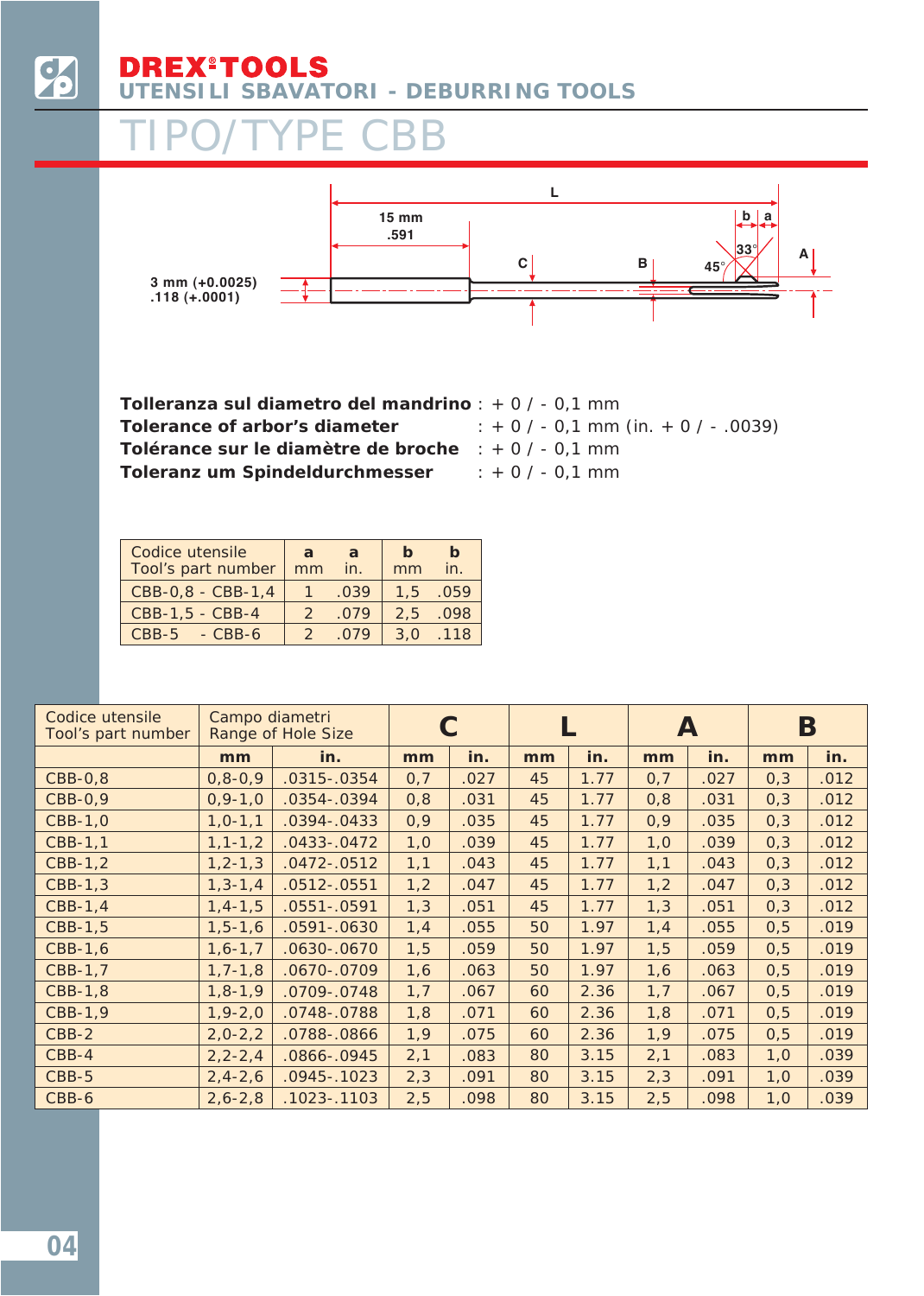

# **UTENSILI SBAVATORI - DEBURRING TOOLS**

### TIPO/TYPE CTE



| A singolo tagliente.<br><b>Tolleranza sul diametro del mandrino</b> : $+0/-0.25$ mm |                                     |
|-------------------------------------------------------------------------------------|-------------------------------------|
| Single cutting edge.<br>Tolerance of arbor's diameter                               | $: +0/- 0.25$ mm (in. $+0/- .001$ ) |
| Tranchant simple.<br>Tolérance sur le diamètre de broche $\pm 0$ / - 0.25 mm        |                                     |
| Einzelne Schneide.<br>Toleranz um Spindeldurchmesser                                | $: +0/-0.25$ mm                     |

| Codice utensile<br>Tool's part number | Campo diametri<br>Range of Hole Size |               | d    |      |       |      | a    |      | b    |      |
|---------------------------------------|--------------------------------------|---------------|------|------|-------|------|------|------|------|------|
|                                       | mm                                   | in.           | mm   | in.  | mm    | in.  | mm   | in.  | mm   | in.  |
| CTE07                                 | $2,80-3,18$                          | $.110 - .125$ | 2,75 | .108 | 101,6 | 4.00 | 3,18 | .125 | 4,45 | .175 |
| CTE08                                 | $3, 18 - 3, 55$                      | $.125-.140$   | 3,15 | .124 | 101,6 | 4.00 | 3,18 | .125 | 4,45 | .175 |
| CTE09                                 | $3,55 - 3,96$                        | $.140 - .156$ | 3,58 | .141 | 101,6 | 4.00 | 3,18 | .125 | 4,45 | .175 |
| CTE10                                 | $3,96 - 4,36$                        | $.156 - .172$ | 3,94 | .155 | 101,6 | 4.00 | 3,18 | .125 | 4,45 | .175 |
| CTE <sub>11</sub>                     | $4,36 - 4,74$                        | $.172 - .187$ | 4,34 | .171 | 101,6 | 4.00 | 3,18 | .125 | 4,45 | .175 |
| CTE12                                 | $4,74-5,15$                          | $.187 - .203$ | 4,72 | .186 | 101,6 | 4.00 | 3,18 | .125 | 6,22 | .245 |
| CTE <sub>13</sub>                     | $5, 15 - 5, 56$                      | $.203 - .219$ | 5,13 | .202 | 101,6 | 4.00 | 3,18 | .125 | 6,22 | .245 |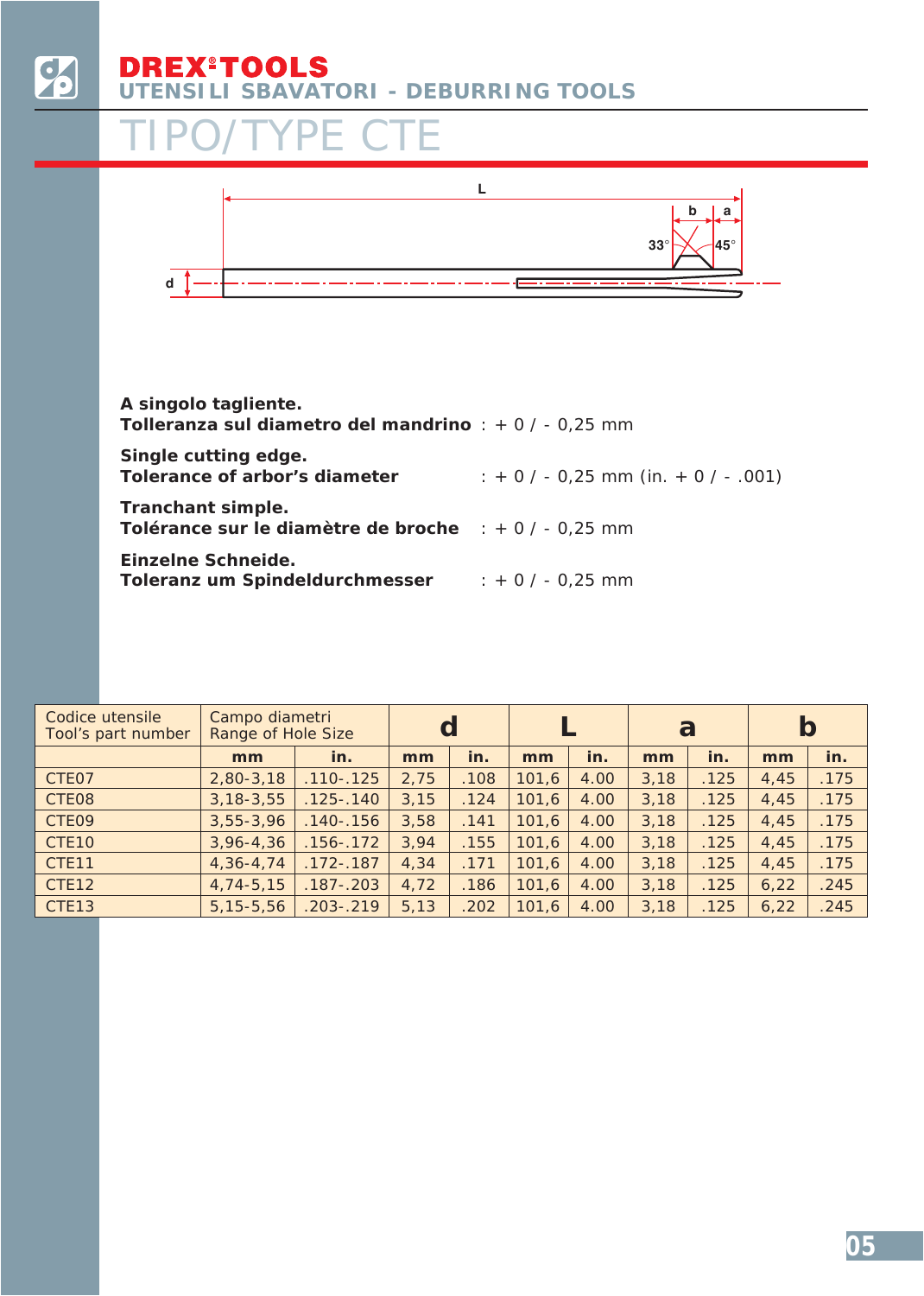

### **EX®TOOLS UTENSILI SBAVATORI - DEBURRING TOOLS**

### TIPO/TYPE CTE



**Tolleranza sul diametro del mandrino** : + 0 / - 0,25 mm

*Double cutting edge.*

*Tolerance of arbor's diameter : + 0 / - 0,25 mm (in. + 0 / - .001)*

**Double tranchant. Tolérance sur le diamètre de broche** : + 0 / - 0,25 mm

*Doppelte Schneide. Toleranz um Spindeldurchmesser : + 0 / - 0,25 mm*

| Codice utensile<br>Tool's part number | Campo diametri<br>Range of Hole Size | D             | $\mathbf d$ |      |       |      | a     |      | $\mathbf b$ |      |
|---------------------------------------|--------------------------------------|---------------|-------------|------|-------|------|-------|------|-------------|------|
|                                       | mm                                   | in.           | mm          | in.  | mm    | in.  | mm    | in.  | mm          | in.  |
| CTE14                                 | 5,56-5,94                            | $.219 - .234$ | 5,54        | .218 | 101,6 | 4.00 | 6,48  | .255 | 6,22        | .245 |
| CTE15                                 | 5,94-6,35                            | $.234 - .250$ | 5,92        | .233 | 101,6 | 4.00 | 6,48  | .255 | 6,22        | .245 |
| CTE16                                 | $6,35-6,75$                          | $.250 - .266$ | 6,32        | .249 | 101,6 | 4.00 | 6,48  | .255 | 6,22        | .245 |
| CTE17                                 | $6,75 - 7,13$                        | $.266 - .281$ | 6,73        | .265 | 101,6 | 4.00 | 6,48  | .255 | 6,22        | .245 |
| CTE18                                 | 7, 13 - 7, 54                        | $.281-.297$   | 7,11        | .280 | 101,6 | 4.00 | 6,48  | .255 | 6,22        | .245 |
| CTE19                                 | 7,54-7,95                            | $.297 - .313$ | 7,52        | .296 | 101,6 | 4.00 | 7,24  | .285 | 6,48        | .255 |
| CTE20                                 | 7,95-8,33                            | $.313-.328$   | 7,92        | .312 | 101,6 | 4.00 | 7,24  | .285 | 6,48        | .255 |
| CTE21                                 | 8,33-8,71                            | $.328 - .343$ | 8,31        | .327 | 101,6 | 4.00 | 7,24  | .285 | 6,48        | .255 |
| CTE22                                 | 8,71-9,11                            | $.343-.359$   | 8,69        | .342 | 101,6 | 4.00 | 7,24  | .285 | 6,48        | .255 |
| CTE23                                 | $9,11-9,52$                          | .359 - . 375  | 9,09        | .358 | 101,6 | 4.00 | 7,24  | .285 | 6,48        | .255 |
| CTE24                                 | 9,52-9,90                            | $.375-.390$   | 9,50        | .374 | 112,7 | 4.43 | 8,00  | .315 | 6,22        | .245 |
| CTE25                                 | 9,90-10,31                           | $.390 - .406$ | 9,88        | .389 | 112,7 | 4.43 | 8,00  | .315 | 6,22        | .245 |
| CTE26                                 | 10,31-10,72                          | $.406 - .422$ | 10,29       | .405 | 112,7 | 4.43 | 8,00  | .315 | 6,22        | .245 |
| CTE27                                 | 10,69-11,13                          | $.421 - .438$ | 10,67       | .420 | 112,7 | 4.43 | 8,00  | .315 | 6,22        | .245 |
| CTE28                                 | 11, 10-11, 51                        | $.437 - .453$ | 11,07       | .436 | 139,7 | 5.50 | 8,76  | .345 | 6,99        | .275 |
| CTE29                                 | 11,51-11,88                          | $.453 - .468$ | 11,48       | .452 | 139,7 | 5.50 | 8,76  | .345 | 6,99        | .275 |
| <b>CTE30</b>                          | 11,88-12,29                          | $.468 - .484$ | 11,86       | .467 | 139,7 | 5.50 | 8,76  | .345 | 6,99        | .275 |
| CTE31                                 | 12,29-12,70                          | $.484 - .500$ | 12,26       | .483 | 139,7 | 5.50 | 8,76  | .345 | 6,99        | .275 |
| CTE32                                 | 12,70-13,08                          | $.500 - .515$ | 12,67       | .499 | 177,8 | 7.00 | 9,78  | .385 | 7,75        | .305 |
| CTE33                                 | 13,08-13,48                          | $.515-.531$   | 13,05       | .514 | 177,8 | 7.00 | 9,78  | .385 | 7,75        | .305 |
| CTE34                                 | 13,49-13,89                          | $.531-.547$   | 13,46       | .530 | 177,8 | 7.00 | 9,78  | .385 | 7,75        | .305 |
| <b>CTE35</b>                          | 13,87-14,30                          | $.546 - .563$ | 13,84       | .545 | 177,8 | 7.00 | 9,78  | .385 | 7,75        | .305 |
| CTE36                                 | 14,30-14,68                          | $.563 - .578$ | 14,27       | .562 | 190,5 | 7.50 | 10,54 | .415 | 10,29       | .405 |
| CTE37                                 | 14,68-15,09                          | $.578 - .594$ | 14,65       | .577 | 190,5 | 7.50 | 10,54 | .415 | 10,29       | .405 |
| CTE38                                 | 15,09-15,47                          | $.594 - .609$ | 15,06       | .593 | 190,5 | 7.50 | 10,54 | .415 | 11,05       | .435 |
| <b>CTE39</b>                          | 15,47-15,87                          | $.609 - .625$ | 15,44       | .608 | 190,5 | 7.50 | 10,54 | .415 | 11,05       | .435 |
| CTE40                                 | 15,87-16,28                          | $.625 - .641$ | 15,84       | .624 | 212,6 | 8.37 | 11,30 | .445 | 11,05       | .435 |
| CTE41                                 | 16,26-16,66                          | $.640 - .656$ | 16,23       | .639 | 212,6 | 8.37 | 11,30 | .445 | 11,05       | .435 |
| CTE42                                 | 16,66-17,07                          | $.656 - .672$ | 16,64       | .655 | 212,6 | 8.37 | 11,30 | .445 | 11,05       | .435 |
| 06                                    |                                      |               |             |      |       |      |       |      |             |      |